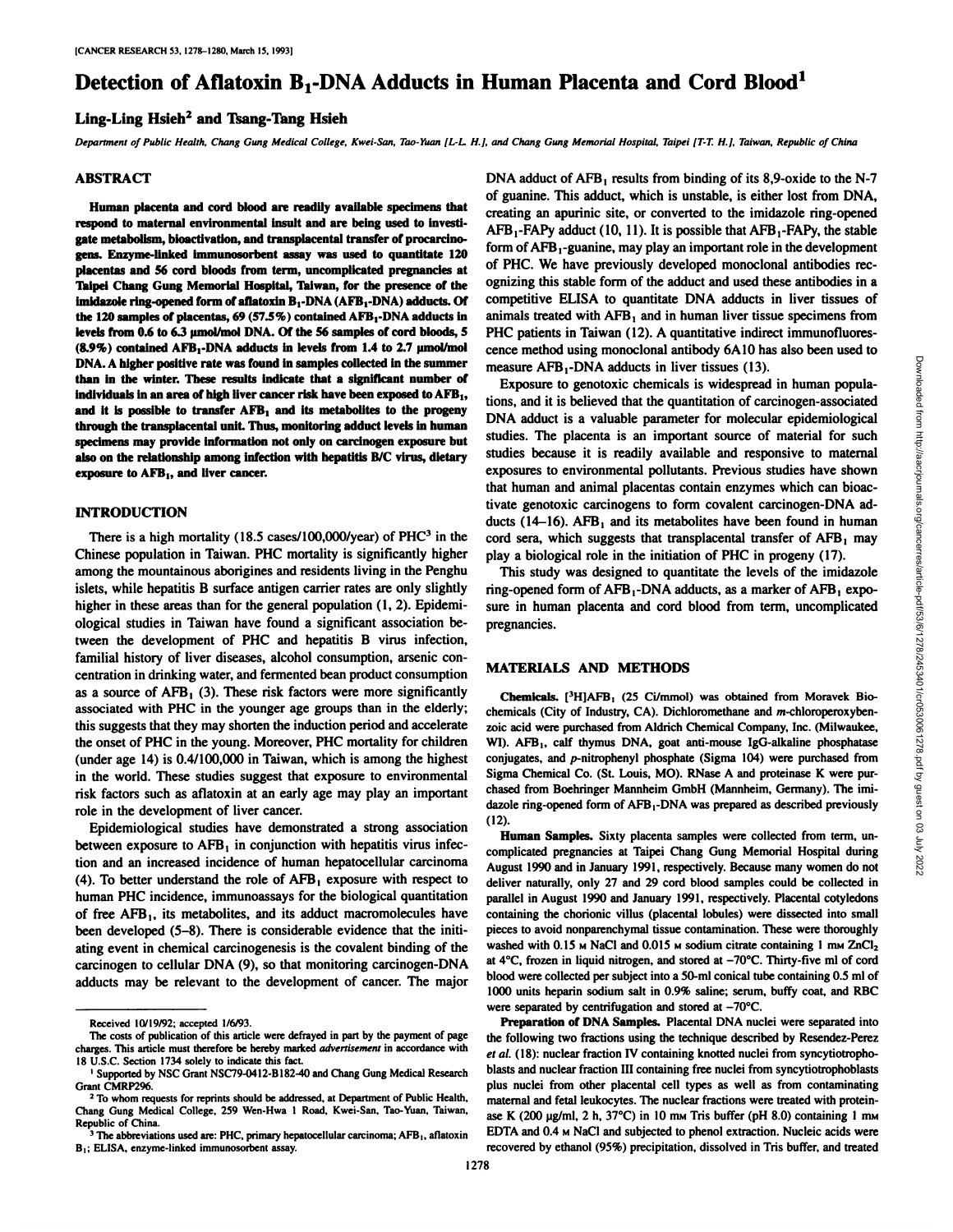with RNase (25  $\mu$ g/ml). DNA concentration was determined from A<sub>260 nm</sub>  $(\epsilon = 6500)$  readings. Buffy coat DNA was prepared by a similar procedure, except that nuclei were isolated from cells treated with  $0.32$  M sucrose, 1 mM potassium phosphate, 1.5 mm CaCl<sub>2</sub>, and 1% Triton X-100 (pH 7.5). All samples were treated with 15 mm  $Na<sub>2</sub>CO<sub>3</sub>$  and 30 mm  $NaHCO<sub>3</sub>$  (pH 9.6) for 2 h at 37°C to ensure that all adducts are in the ring-opened form, neutralized, and reprecipitated with ethanol (95%) before dissolving in phosphate-buffered saline. Before analysis by ELISA, samples were sonicated and heat denatured to decrease the viscosity for the immunoassay.

Competitive ELISA. AFB,-DNA adduci levels were measured by com petitive ELISA using antibody 6A10 as described previously (12). Immulon 2 plates (Dynatech Laboratories, Chantilly, VA) were coated with 5 ng imidazole ring-opened AFB<sub>1</sub>-DNA in phosphate-buffered saline (200  $\mu$ l) by drying overnight at 37°C. Antibody 6A10 was used at 1:1.25  $\times$  10<sup>6</sup> dilution and mixed with an equal volume of competitor (50  $\mu$ ) before addition to the plate. DNA samples were assayed at 50 ug/well and quantitated relative to a imidazole ring-opened AFB i-DNA standard, which has a modification level of 4 adducts/ 10<sup>5</sup> nucleotides. Goat anti-mouse IgG alkaline phosphatase was added at 1:1500 dilution, followed by the addition of  $p$ -nitrophenyl phosphate (1 mg/ml in 1 M diethanolamine, pH 8.6). Absorbance at 405 nm was read after 2 h of incubation at 37°C on a Bio-Tek Microplate Reader (Bio-Tek Instruments, Inc., Winooski, VT) connected to an Epson printer. The percentage of inhibition for the human samples was calculated by comparison to the nonmodified heatdenatured calf thymus DNA control.Each sample was assayed in triplicate at three different times with a variability of less than 10%. Values below 20% inhibition were considered not detectable.

## **RESULTS**

Sensitive immunological methods are now available for the detec tion of carcinogen exposure in humans. With ELISA, carcinogen-DNA adducts can be quantitated at the femtomole  $(10^{-15})$  level. We have previously developed a monoclonal antibody 6A10 recognizing imidazole ring-opened AFB<sub>1</sub>-FAPy adduct with 50% inhibition at 146  $\frac{1}{1}$ fmol (12). The limit of sensitivity of detection of adducts, based on 50  $\mu$ g DNA/well and  $>$ 20% inhibition, is 0.5  $\mu$ mol/mol DNA.

To determine whether AFB,-DNA adducts are detectable in human placenta and cord blood, placenta and cord blood samples were ob tained from term, uncomplicated pregnancies at Taipei Chang Gung Memorial Hospital, Taiwan. Antibody 6A10 was used to quantitate the imidazole ring-opened form of AFB,-DNA adducts in the placenta and cord blood. Of the 120 samples of placentas, 69 (57.5%) con tained AFB,-DNA adducts in levels from 0.6 to 6.0 umol/mol DNA (Tables 1 and 2; Fig. 1). Of the 56 samples of cord bloods, only 5  $(8.9\%)$  contained AFB<sub>1</sub>-DNA adducts in levels from 1.4 to 2.7  $\mu$ mol/ mol DNA (Tables 1 and 2; Fig. 1). A relatively higher number of positive cases was detected in both placentas and cord bloods col lected in the summer (August 1990) than in the winter (January 1991). The mean levels of AFB,-DNA adducts detected in the placentas were also slightly higher in samples collected during the summer than in the winter. Among the 5 positive cord blood samples, AFB<sub>1</sub>-DNA adducts were detected in 3 parallel placentas.

Table 1 Analysis of AFB<sub>1</sub>-DNA adducts in human placenta and cord blood

|                           | No. of samples<br>analyzed | Positive<br>cases |  |
|---------------------------|----------------------------|-------------------|--|
| Placenta                  |                            |                   |  |
| Collected in August 1990  | 60                         | 40(66.7%)         |  |
| Collected in January 1991 | 60                         | 29(48.3%)         |  |
| Total                     | 120                        | 69(57.5%)         |  |
| Cord blood                |                            |                   |  |
| Collected in August 1990  | 27                         | 4(14.8%)          |  |
| Collected in January 1991 | 29                         | 1(3.4%)           |  |
| Total                     | 56                         | 5(8.9%)           |  |

|                                 |              |                                                                                                                                                                                                                                            | Positive         |                 | AFB <sub>1</sub> -DNA adducts<br>(µmol/mol DNA) |                                 |                            |  |
|---------------------------------|--------------|--------------------------------------------------------------------------------------------------------------------------------------------------------------------------------------------------------------------------------------------|------------------|-----------------|-------------------------------------------------|---------------------------------|----------------------------|--|
|                                 |              |                                                                                                                                                                                                                                            | cases            |                 | Mean $\pm$ SD                                   |                                 | Range                      |  |
|                                 | Placenta     |                                                                                                                                                                                                                                            |                  |                 |                                                 |                                 |                            |  |
|                                 |              | Collected in August 1990<br>Collected in January 1991                                                                                                                                                                                      | 40<br>29         |                 | $2.55 \pm 1.26$<br>$2.06 \pm 0.64$              |                                 | $0.6 - 6.3$<br>$0.9 - 3.4$ |  |
|                                 |              |                                                                                                                                                                                                                                            |                  |                 |                                                 |                                 |                            |  |
|                                 | Cord blood   | Collected in August 1990                                                                                                                                                                                                                   | 4                |                 | $1.98 \pm 0.56$                                 |                                 | $1.4 - 2.7$                |  |
|                                 |              | Collected in January 1991                                                                                                                                                                                                                  | 1                |                 | 1.8                                             |                                 |                            |  |
|                                 |              |                                                                                                                                                                                                                                            |                  |                 |                                                 |                                 |                            |  |
|                                 |              |                                                                                                                                                                                                                                            |                  |                 |                                                 |                                 |                            |  |
|                                 |              |                                                                                                                                                                                                                                            |                  |                 |                                                 |                                 |                            |  |
|                                 | 6            |                                                                                                                                                                                                                                            |                  |                 |                                                 |                                 |                            |  |
|                                 |              |                                                                                                                                                                                                                                            |                  |                 |                                                 |                                 |                            |  |
|                                 |              |                                                                                                                                                                                                                                            |                  |                 |                                                 |                                 |                            |  |
|                                 | 5            |                                                                                                                                                                                                                                            |                  |                 |                                                 |                                 |                            |  |
|                                 |              |                                                                                                                                                                                                                                            |                  |                 |                                                 |                                 |                            |  |
|                                 |              |                                                                                                                                                                                                                                            |                  |                 |                                                 |                                 |                            |  |
| AFB1-DNA adducts (umol/mol DNA) |              |                                                                                                                                                                                                                                            |                  |                 |                                                 |                                 |                            |  |
|                                 |              |                                                                                                                                                                                                                                            |                  |                 |                                                 |                                 |                            |  |
|                                 |              | ¥                                                                                                                                                                                                                                          |                  |                 |                                                 |                                 |                            |  |
|                                 | з            |                                                                                                                                                                                                                                            |                  | 2               |                                                 |                                 |                            |  |
|                                 |              |                                                                                                                                                                                                                                            |                  |                 |                                                 |                                 |                            |  |
|                                 |              |                                                                                                                                                                                                                                            |                  |                 |                                                 |                                 |                            |  |
|                                 | $\mathbf{2}$ |                                                                                                                                                                                                                                            |                  |                 |                                                 |                                 |                            |  |
|                                 |              |                                                                                                                                                                                                                                            |                  |                 |                                                 |                                 |                            |  |
|                                 |              |                                                                                                                                                                                                                                            |                  |                 |                                                 |                                 |                            |  |
|                                 | 1            |                                                                                                                                                                                                                                            |                  |                 |                                                 |                                 |                            |  |
|                                 | 0.5          |                                                                                                                                                                                                                                            |                  |                 |                                                 |                                 |                            |  |
|                                 |              |                                                                                                                                                                                                                                            |                  |                 |                                                 |                                 |                            |  |
|                                 |              | <b>AAAAAAAAA</b>                                                                                                                                                                                                                           | 8.AAAAAAA<br>عمم |                 |                                                 | <b>AAAAAAAA</b><br><b>AAAAA</b> |                            |  |
|                                 |              | Placenta                                                                                                                                                                                                                                   | Cord blood       | <b>Placenta</b> |                                                 | <b>Cord blood</b>               |                            |  |
|                                 |              | <b>August, 1990</b>                                                                                                                                                                                                                        |                  |                 | January, 1991                                   |                                 |                            |  |
|                                 |              | Fig. 1. AFB <sub>1</sub> -DNA adducts detected in placenta and cord blood, measured by ELISA.<br>Inhibition values of less than 20% were considered not detectable and are listed under the<br>line of detection limit (0.5 µmol/mol DNA). |                  |                 |                                                 |                                 |                            |  |
|                                 |              |                                                                                                                                                                                                                                            |                  |                 |                                                 |                                 |                            |  |
|                                 |              | <b>DISCUSSION</b>                                                                                                                                                                                                                          |                  |                 |                                                 |                                 |                            |  |
|                                 |              |                                                                                                                                                                                                                                            |                  |                 |                                                 |                                 |                            |  |
|                                 |              | Previous studies have shown the ability of monoclonal anti-                                                                                                                                                                                |                  |                 |                                                 |                                 |                            |  |

Table 2 Levels of AFB/-DNA adducts in positive human placentas *and cord bloods measured by ELISA*

|                   | <b>August, 1990</b> |                    | January, 1991     |  |  |  |
|-------------------|---------------------|--------------------|-------------------|--|--|--|
| <b>Placenta</b>   | <b>Cord blood</b>   | <b>Placenta</b>    | <b>Cord blood</b> |  |  |  |
|                   | 888                 | <b>AAAAAAAAAA</b>  | AAAAAAA           |  |  |  |
| <b>AAAAAAAAAA</b> | <b>AAAAAAAAAA</b>   | <b>AAAAAAAAAA</b>  | <b>AAAAAAAAAA</b> |  |  |  |
| <b>AAAAAAAAA</b>  | <b>AAAAAAAAAA</b>   | <b>AAAAAAAAAAA</b> | <b>AAAAAAAAAA</b> |  |  |  |
|                   |                     |                    |                   |  |  |  |
|                   |                     |                    |                   |  |  |  |

Fig. 1. AFB<sub>1</sub>-DNA adducts detected in placenta and cord blood, measured by ELISA. line of detection limit (0.5 umol/mol DNA).

## **DISCUSSION**

analyzed cases damage, as evidenced by the ability of the majority of chemical Previous studies have shown the ability of monoclonal antibody 6A10 to detect iro AFB<sub>1</sub>-DNA [8,9-dihydro-8-(2,6-diamino-4-oxo-3,4-dihydropyrimid-5-y l-formamido)-9-hydroxy-AFB, -DNA) adducts formed in animals and humans (12, 13).This study indicates that competitive ELISA is valuable in the assessment of exposure to  $AFB<sub>1</sub>$ . Rather than measuring the aflatoxin levels in foods or its metabolites in body fluids, which can be extremely variable, it is now possible to measure levels of the covalent AFB<sub>1</sub>-DNA adducts. Measuring carcinogen-DNA adducts may be more relevant to the develop ment of cancer, since the initial event is thought to involve DNA carcinogens to give rise to covalent chemical addition products in the DNA of experimental animals (9).

> Monoclonal antibody 6A10 was used to quantitate 120 placentas and 56 cord bloods from term, uncomplicated Taiwanese pregnancies. A higher positive rate of adducts was found in samples collected in the summer than in the winter. It may be linked to the variation in the amount of  $AFB<sub>1</sub>$  in food, which seems to be higher during the rainy